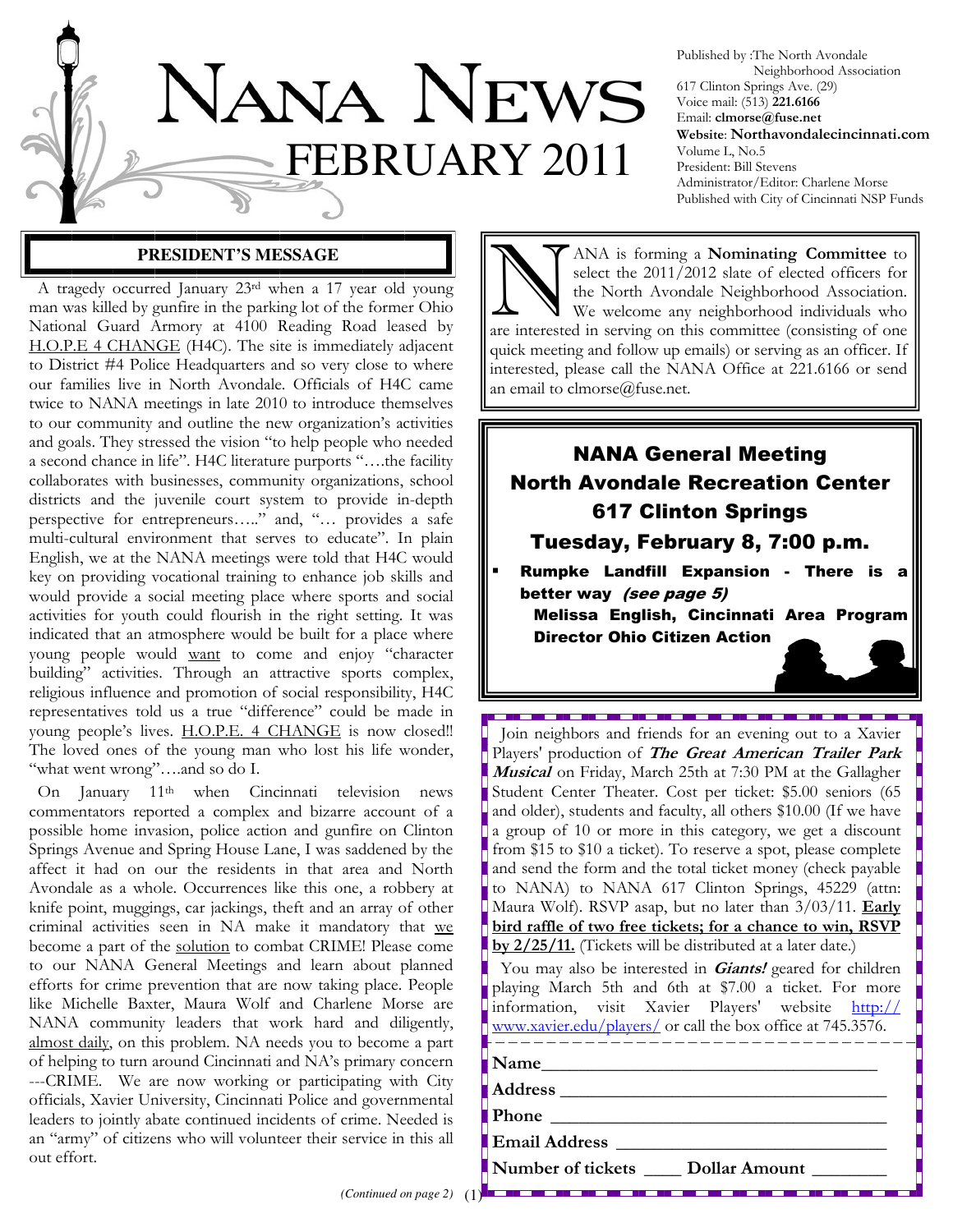#### *(Continued from page 1)*

 The NANA Board continues efforts to make NA's business district grow, improve appearance and become more attractive to investors. New meetings with development companies are being arranged, monies from grants and government funds are being investigated and the keen minds of some professionals at Xavier University are working with NANA on producing an actual action project that could be significant in making our community better. Our special thanks to Xavier's Elizabeth Blume, Director, Community Building Institute who recently, on several occasions, met with NANA Board members. Just last week she walked through the business district with us to formulate ideas and possibilities for existing structures and vacant land use. This lady is for real! She is a smart, practical individual with experience who provides analysis that can lead to reality and not just dreams! But, another vital tool needed is volunteers to work on committees that generate new ideas and actually work on specific areas of the plans for improvement. Let us know if you want to work with a handful of great people to successfully develop NA's business district. Again, please come to the NANA General Meetings and become a part of the NANA TEAM.

 As a final note, I remind you that we need names provided for candidates to be considered for filling slots on the NANA Executive Board. At the Annual NANA Meeting in May, new Officers will be elected to the Board. We must start now on this talent search. We need you to suggest neighbors who can provide leadership or for you to express your personal interest to serve. Simply contact any on the present Board members and we will take it from there.

Enjoy the wonderful weather predicted for the next few months, and before long, the sun will shine again in beautiful North Avondale.

Bill Øtevens



#### 513.381.3300 / cincinnatisymphony.org/classicalroots

## IN MEMORIAM

The Cincinnati Symphony Orchestra announced that longtime CSO violist Robert Howes (S. Fred Shuttlesworth) died of cancer on Tuesday January 18, 2011. He was 59. At the time of his death, he was the longest-serving member of the viola section. Robert was an active member of NANA.



Robert was appointed to the Cincinnati Symphony in 1973 by Thomas Schippers, and served for 38 years, performing on numerous programs, recordings and national and international tours.

He was a passionate advocate for Music Hall, and was a writer and historian who unearthed original architectural drawings of Music Hall that have historical relevancy to the current renovation plans. Mr. Howes was the vice president of the Society for the Preservation of Music Hall, and once wrote a regular column, "Classical Beat," for "The Downtowner." At the time of his death, he was at work on an extensive study of concert halls in America.

Many people may not know that Robert was also a onetime model and actor, who appeared in local TV commercials for LaRosa's, Watson's, Shillito's and Skyline Chili.

Memorial gifts may be made to the CSO, or SPMH 1241 Elm Street, Cincinnati, OH 45202.

 $\infty$ Bianne Bobbitt retired manager at the Cincinnati Library St. Bernard Branch passed away at home on Thursday, February 3, 2011. She was Branch Manager for 16 years and retired March 31 2008. She was a wonderful manager, a pleasure for the patrons and a great human being. She will be missed.

## WELCOME NEW NEIGHBORS

3900 Rose Hill 801A Susan Hathaway Boydston 4008 Rose Hill Owen Glen Smith & Rick Cook

#### 2011 MEMBERSHIP APPLICATION OR RENEWAL

 $name$ 

Mr. Mrs. Ms.  $\frac{1}{\text{name}}$ 

Address \_\_\_\_\_\_\_\_\_\_\_\_\_\_\_\_\_\_\_\_\_\_\_\_\_\_\_\_\_\_\_\_\_\_\_

Email Address/s \_\_\_\_\_\_\_\_\_\_\_\_\_\_\_\_\_\_\_\_\_\_\_\_\_\_\_\_

Annual Dues  $$100\Box$   $$50\Box$   $$25\Box$   $$10\Box$   $$5\Box$  or  $$$ Pay Additional \$7.00 for Newsletter Mail Delivery\_\_\_ Thank you! Please make your check payable to NANA. Send Checks to the NANA Office 617 Clinton Springs, 45229

\_\_\_\_\_\_\_\_\_\_\_\_\_\_\_\_\_\_\_\_\_\_\_\_\_\_\_\_\_\_\_\_\_\_\_\_\_\_\_\_\_\_

(2)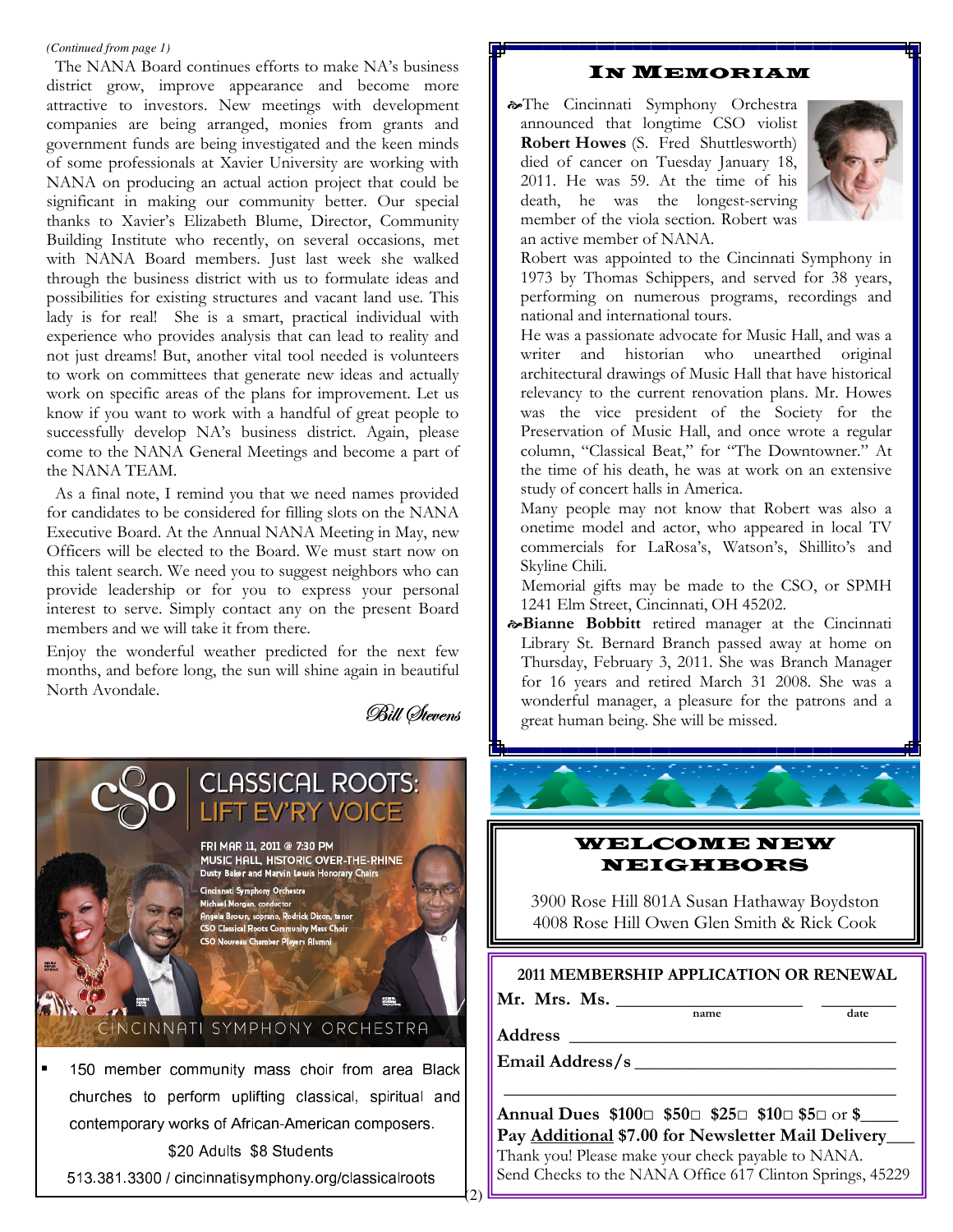## FROM YOUR NEIGHBORS

Max Three compositions of Bonia Shur (Red Bud) were performed on Sat. Feb. 27 by Cincinnati Boychoir, for the convention of the OMEA (Ohio Music Education Association) at Duke convention Center. He received a standing ovation from all present, honoring the multicultural Amen-Oseh Shalom, a song interweaving the famous gospel song Amen, with the Hebrew words Oseh Shalom(Maker of Peace). Also sung were "Come Join Me in My Dance" and "Digi, Digi", two rhythmically buoyant compositions. These works will be performed by the Boychoir at Kennedy Center in Washington DC later this year, as well as at the Underground Railroad Freedom Center by a choir of beautiful boys whose voices are pure and uplifting. On January 16, his birthday, a citywide tribute to the Life and Work of Bonia Shur was presented at Hebrew Union College (in Clifton) to a standing room only audience. Colleagues came from all over the USA to honor him. Historical photos and narration of his amazing life journey were followed by a presentation of an exquisite scroll honoring him by the Dean of the College, and his rendition of Kol Nidre for Viola solo, played by Yael Senamaud, again brought the audience to their feet. It took a long while for them to sit down.

The family tradition continues with his Grammy Winner son Itaal recent release of his album BEYOND TOMORROW. Rio de Janeiro and back to NYC, the journey creating this album has been revealing, mysterious, thrilling, stressful, suspenseful, surprising and last but not least joyful. You Can Purchase Beyond Tomorrow at either iTUNES or AMAZON or Wherever Digital Music is Sold.

The only North Avondale Mid Century Modern Architecture Splendor for Rent Located at 1070 Barry Ln, this 4 Bedroom, 3 baths, 2900 Sqft, cork flooring, furnished house is available for rent (June 2011- April 2012). Built in 1955 this Mid Century Modern Gem was designed by F. L. Wright Associates Garriot & Becker. Recently published in "50 from the 50s: Modern Architecture and Interiors in Cincinnati".

Tucked at the end of a beautiful street. No Through Traffic. Quiet and Country side environment. Ideal for Professionals, Visiting Faculty, Researcher, Performing/visual artists. Please contact 550 5473 for more information.



- $\infty$ Girls ages 9 to 14 can now sign up for fast-pitch softball by calling coach Nina at 307.7702.
- $\infty$ Check out the Friends of the Library used book sale at the Bond Hill Branch Library on February 24-26. North Avondale volunteers Sylvie Falk (Avon Fields), Jim Jones (the Belvedere), Mary Ann Knoop and Mary Wynn (both on Burton Woods) are helping select, price, pack and display gently used books for adults and children, DVDs, VHS tapes, and Books-on-CD for The Friends of the Public Library of Cincinnati and Hamilton County. Friends' Director Anne Keller (Leyman Drive) is already looking ahead to the 2011 Summer Reading Program, stating "we've committed \$100,000 to the annual literacy event. Book sale proceeds help us reach our programming goals on behalf of the readers in every neighborhood." The reading program hopes to top 2010's participation of 34,000 area readers.

Book sale details on the Friends' website at http:// Friends. Cincinnatilibrary.org 369.6035 or Friendsofplch1@fuse.net

"Yoga for Avondale Youth Council and You"

- North Avondale Yoga Club is looking for a few additional "volunteers" . Come practice yoga with us. At \$10 per person per class we donated over \$1000 to Avondale Youth Council in 2010. Certified teacher Teresa Harten (Lenox Pl) (teresaharten@msn.com) leads a beginner/intermediate class at Full Spectrum Health Center most Sunday mornings. Come enjoy yourself and do something nice for our youth.
- Attend an upcoming "Sunday Salon" to support Women Helping Women, a non-profit provider of crisis intervention and support services for direct and indirect survivors of domestic violence, sexual assault, and stalking. For a schedule of the salons go to: http:// womenhelpingwomen.org/events/sunday-salons/scheduleof-salons/.
	- The neighborhood salon, "Swing From Paris", will be held at J Miles and Maura Wolf's house (Lenox Pl) on March 20th from 7 to 9 PM. The Faux Frenchmen, will delight you with their Hot Club-driven gypsy jazz, a romantic blend of American and European jazz, while you enjoy refreshments and jazzy nibbles. \$65 per ticket. Only 5 tickets remaining; call 702.0031 to purchase tickets. If sold out, please ask that your name be placed on a waiting list. For more information about the Faux Frenchmen visit: http://www.fauxfrenchmen.com/.
- $\hat{\sigma}$ The Great American Trailer Park Musical on Friday, March 25th at 7:30 PM (See page 1)





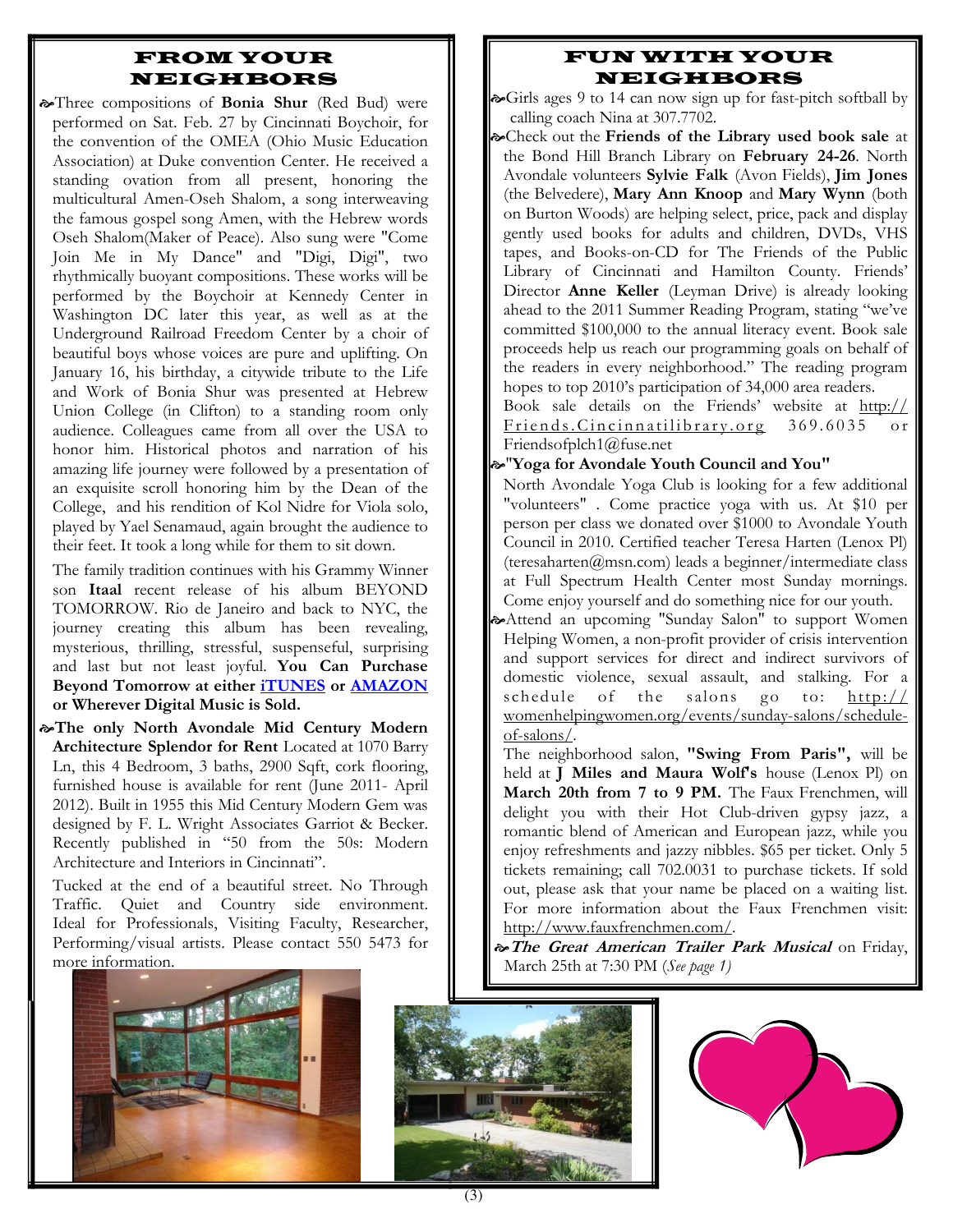Environment & Archaeology, a cultural resource management firm in Florence, Kentucky, has worked with the Cincinnati Preservation Association to prepare a nomination of the Rose Hill-Beechwood Avenue Historic District to the National Register of Historic Places. This is an honorary recognition by the federal government of the property's importance in history where the property receives a letter certification that the property is listed, and the owner can purchase a plaque to put on the house. This project was submitted to the SHPO for review and they responded with some changes they would like added to the nomination. At this point, re-submittal of these changes to the SHPO is on hold until payment for the work is received. This has never been a NANA project but if the affected residents would like NANA to get involved and make contact in support of the project, please let us know by email or phone.



# **Ohio Citizen Action and P.O.W.E.R. say it's possible to handle our garbage without expansion There is a better way...**

Seerty Dwn



 The landfill and its neighbors have fought over expansion proposals for decades, but now the neighbors and local environmentalists say things are different. "In the past, Hamilton County and other communities that use the landfill have seen no other option but to expand. Now we know it's possible to divert 50%, 75% or more of our waste stream from the landfills by setting goals and deadlines and committing to programs and policies that will get us there. Cities around the nation are already leading the way" said Ohio Citizen Action director Melissa English. (speaking at 2/8 meeting)

The report titled The Future is Now: A Citizens' Audit of the Rumpke Sanitary Landfill http://ohiocitizen.org/?p=3830 lays out the two groups' argument that the landfill is a potential risk to public health and reduces quality of life in Colerain Township and Hamilton County. It documents decades of complaints and accidents, including the underground fire that has been burning for over a year. "People don't know these things; they don't think about how a leak from the landfill might affect the Bolton waterworks or how much industrial waste Rumpke takes in from local companies. No one wants to live near a landfill, but this one keeps moving closer to us. It's got to stop." said POWER representative Nancy Lindemood.

 The Citizens' Audit also includes a timeline of the landfill, including the various lawsuits Rumpke has filed against Colerain Township over denial of zoning requests related to the proposed expansion.

The report also highlights an apparent conflict of interest between the solid waste management district and the landfill – all county recycling programs are 100% funded from landfill tipping fees. The groups recommend that the Hamilton County Solid Waste Management District pursue federal grants and other available funding sources, in order to resolve what they say is a conflict between mission and budget.

Without expansion, the landfill has approximately 15 years of capacity left. In that time, the two groups say, waste reduction and recycling programs like other cities have implemented can eliminate the need for expansion altogether. "These programs have the potential to create new recycling based jobs, reduce greenhouse gas emissions and save our villages, cities and townships money" says Ohio Citizen Action's English. "We aren't saying that Rumpke should close the landfill tomorrow, but the company is rooted in the status quo mentality of creating more landfills. They have the ability to be leaders and be part of the solution. In fact, they have invested a lot in recycling and admit it's their future. We just want them to work with the citizens of Colerain Township – not against them- to bring that future to pass more quickly."

Property Owners Want Equal Rights and Ohio Citizen Action launched a good neighbor campaign with Rumpke in April 2010. The campaign's goals are to stop the landfill in Colerain Township from nearly doubling in size, promote waste reduction and recycling programs to reduce the region's dependence on landfills and support the rights of communities to determine waste management strategies.

Property Owners Want Equal Rights (P.O.W.E.R.) works to improve the quality of life and property values in Colerain Township, Ohio through public involvement, awareness and empowerment. P.O.W.E.R. became actively involved in the landfill expansion issue in 1999 when Rumpke proposed the 95 acre "southern expansion" and has worked diligently to research issues surrounding both that proposal and the current "eastern expansion" proposal. P.O.W.E.R. educates Colerain Township residents on the issue via their website and email listserv and organizes them to speak out against expansion. The group's core leadership testifies at public meetings and hearings and provides interviews to the press about Rumpke's daily operations and plans. P.O.W.E.R .also lobbied for a 24-hour landfill odor complaint hotline to the Hamilton County Department of Health. More at www.powercincinnati.com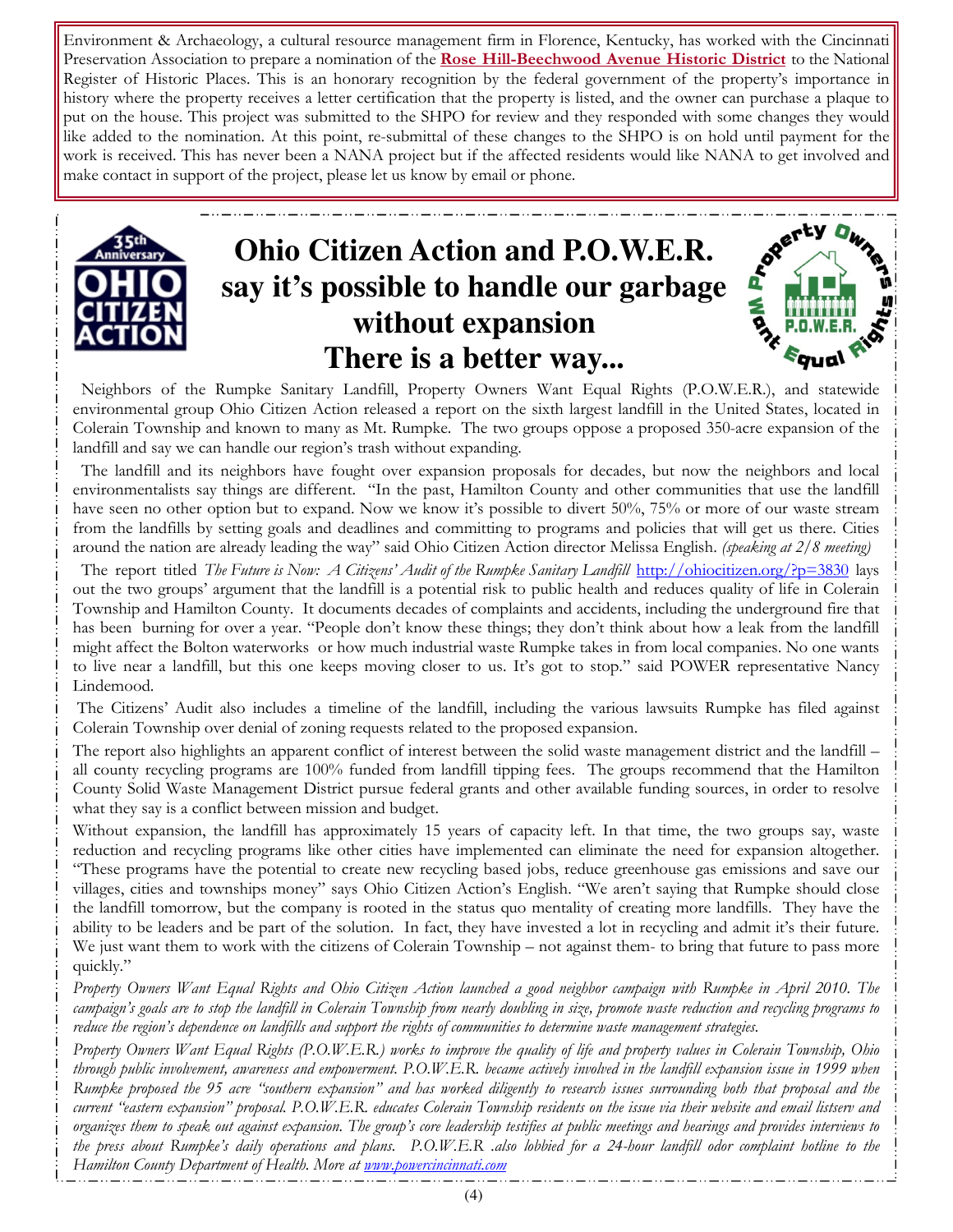

NORTH AVONDALE (NAC) 617 Clinton Springs 961.1584

northavondale@cincinnati-oh.gov

#### Spring Cleaning A Bit Early!

Dusting, Painting and Updating is on the agenda at North Avondale Center. With construction complete on NAM, we have been doing a bit of updating ourselves. As you drive by the center you can see the building better from the road after a bit of tree trimming in the early Fall. Since the weather has gotten colder, we started to focus on the inside. New paint has spruced up the center, as well as new front windows to welcome you each visit. We owe our multi-month project of painting the center to our wonderful CRC painters, Dave and Jimmy. They arrive at same time the school children do each morning to start there day. We even had a volunteer day partnering with the United Way and the AFL-CIO. Next week they will be rapping up their job at NAC, but we appreciate the great work they have done and will enjoy it each day. Also at NAC this winter we are working updating our weight room, kitchen, and computer lab. We hope to have all rooms up and running by April 1st. Stop by and check out the new updates as well as current programs Monday and Wednesdays 11am - 8pm and Tuesdays 12-8pm, and Fridays 10am-6pm.

Winter programs also bring on the Annual Valentine's Day Line Dance Luncheon on Monday, February 14th at Madisonville Center. Adults and Seniors from across the city will be getting ready to "Flashback to the 70's and Get Groovy", Contact Brandi Sanders at 513.961.1584 for tickets. NAC and NABA (North Avondale Boosters Association) have partnered again this year to offer Youth Basketball for Boys and Girls ages 5-12. Six days a week we have the gym hopping with practice, practice, practice and games on the weekend. Next on the agenda is youth baseball, check with us in March about Parent Meetings and Registration.

Enjoy a workout during your lunch break or stop by on your way home from the day for a great new year workout by taking in a karate class, workout party or just shooting some hoops in the gym. Our weight room is open Monday - Friday, so come walk, lift, or cycle your way to a better you. And there is nothing like a warm sauna on a cold day to get those muscles feeling just right. Come and see what we offer that might fit your needs and your budget. Memberships for adults are just \$25 per year with Seniors at just \$10. (Some additional fees may be required) So Do You Know NAC? YOUR North Avondale Recreation Center.

#### Dina S. Hanks:

Julie Fatora came to North Avondale Recreation center in 2003. In 2006 she was promoted to Service Area Coordinator. In January 2010 she was relocated to Hirsch. This January she was relocated to the Oakley Center so stop in and visit her to see what she is doing there.

Oakley Center is starting a new program!

It is a Family Fun Yoga class.

▪ First family member is \$5 each additional family member is \$1.50 per class. It begins Monday, Feb. 7th at the Oakley Community Center located near the Rempke-Biggs in the Hyde Park Plaza...go to Biggs then turn left, you will run right into us. The address is 3882 Paxton, 45209. Call, 321.9320 for more Oakley information! Memberships are required and are good for a year at all CRC centers, Adults \$25, Senior and Youth are \$10. Come and join in on the fun of Family Fun Yoga!!!

▪ We also have, Zumba, Tai Chi, Adult Self Defense & Fitness, Capoiera Martial Arts, Music Together for pre-schoolers, Tippi Toes, Ballet, Cardio Dance Party and Returning on Monday, February 28, Cardio-Kick Boxing!

Julie Fatora C. P. R. P.



#### SOUTH AVONDALE SCHOOL ●**363.5500** ●**636 Prospect Place,**  ●savondale.cps-k12.org Adopt A Class - Businesses & Groups

Often people busy with work and other connections, would like to help their neighbors living in poverty but don't think they have time. Adopt A Class is designed for them. It targets Schools with the highest

concentration of poverty. Such a school is North Avondale's neighborhood school, South Avondale.

 As children living in our neighborhood experience community interest during their formative years, progress made there will eventually impact every street in North Avondale. It will help the children make better decisions as they grow older.

 Adopters report the experience to be very rewarding and a high percentage remain with the program for a number of years. Its structure fits in well with the demands of a business. The Adopters work through the teacher and are supported by the structure that includes coordinators and the principal. If you would like to know more or have a presentation for your group, contact Bill Burwinkle at bill.b@aacfoundation.com.

#### THE NEW SCHOOL MONTESSORI ●281.7999 ● 3 Burton Woods Lane www.thenewschool.cc

 Kennedy Heights Art Center opened its art show, The World As We See It, to a packed gallery. Family and students of The New School Montessori (TNSM) were on hand to premiere their largescale interpretation of our school's beloved Mitchell Mansion.



 The piece was constructed from recycled cardboard complete with stonework, papier-mâché gargoyles and cardboard-student figures waving from the front porch. Students in grades 1 through 6 took part in constructing the piece and were inspired by their study of artist Red Grooms, famous for his New York City installation art.

 TNSM art teacher Robin Hartmann who is also a founding member of the art center, encouraged students to attend the January 22 event to experience a real gallery opening. The World As We See It runs through March 5 and features the artwork of students attending classes at the Kennedy Heights Art Center in addition to works from eight local schools.

Ann Baumgardner Development/Marketing Director